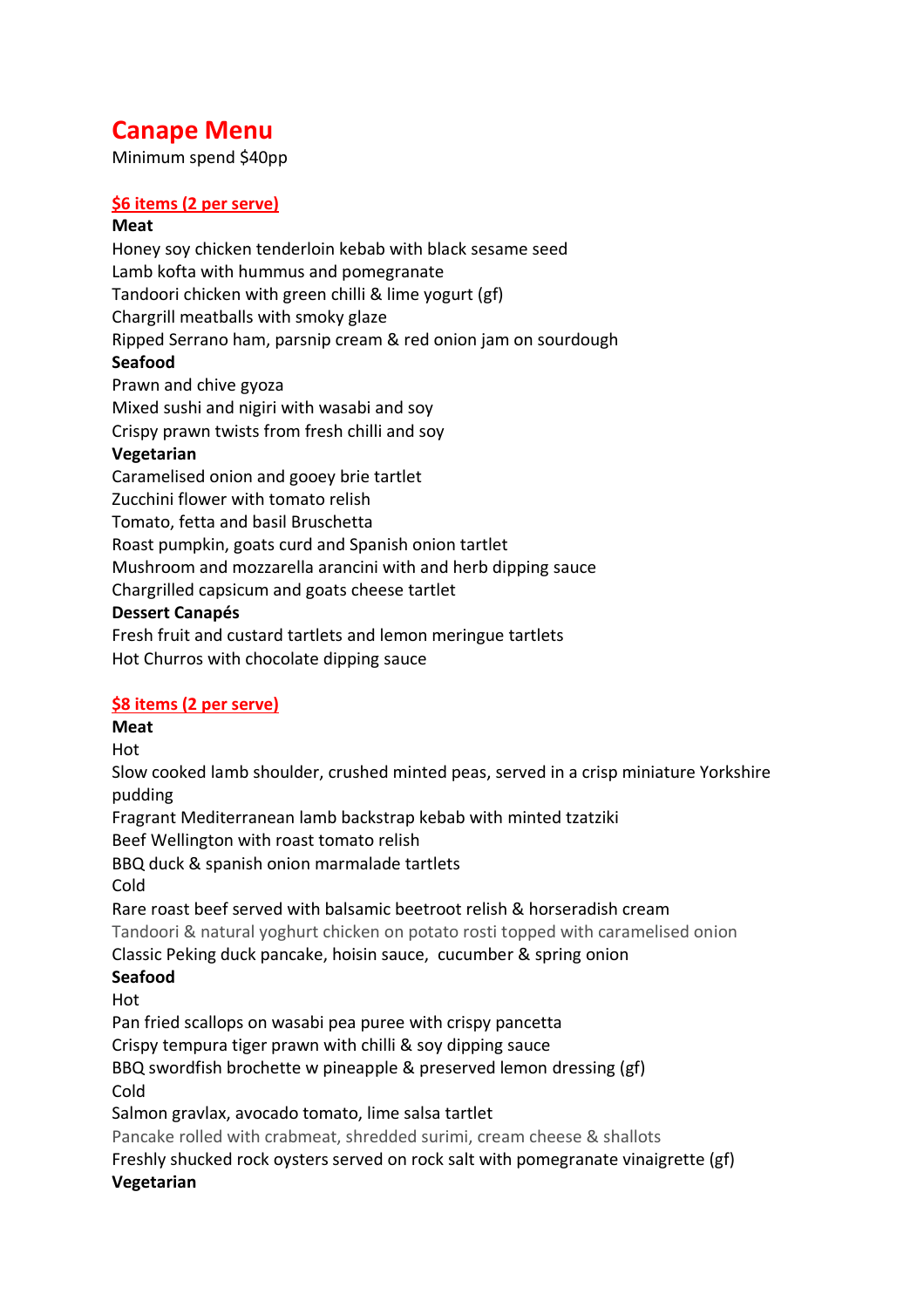### Hot

Sweet potato and manchego cheese empanada Mixed mushroom ragu topped with sourdough & herb crumb Pan fried goat cheese and roast pear on toasted sourdough Pakora of Cauliflower, eggplant, zucchini, fresh spinach and onion, deep-fried until golden Cold Chilled watermelon with haloumi & balsamic reduction (gf) Roasted beetroot, Persian feta & orange tartlet Moroccan spiced cauliflower salad with quinoa & honey yogurt Vietnamese rice paper rolls with fresh chilli and soy (gf) **Dessert Canapes** Gelatissimo Bambino Cones

Dessert Pops – Chocolate, Cranberry Crunch or Passionfruit, Coconut and White Chocolate Chocolate Éclair filled with Chantilly Cream

### **Substantial \$6pp (1 per serve)**

### **Banh Mi - Vietnamese French Baguette**

Smokey pulled pork, Asian slaw Shredded beef, sauerkraut, melted gruyere, cornichons Falafel with fresh hummus, mint & coriander (v)

Chipotle chicken, sweet corn & coriander salsa

Garlic king prawns, salsa rojo & shaved fennel

### **Sliders**

Prime beef slider with aged cheddar cheese, tomato relish and pickle Pulled pork, salsa fresca, green tabasco, coriander salad Spiced lamb fillet, tomato & eggplant kasoundi, minted yoghurt Char grilled haloumi, onion marmalade, spiced tomato & jalapeno salsa

### **Deluxe Substantial \$8pp (1 per serve)**

### **Hot**

Saffron & fennel risotto, crispy pancetta, lemon & celery cress (gf) Southern Indian style vegetable curry with basmati rice (v) Classic beer battered flathead fillets with chips and tartare Chu Chee Curry – red curry with kaffir lime and coconut cream (prawn or chicken) **Cold** Thai salad - rice noodles, coriander, mint, Asian greens, zesty lime dressing, fried shallots (beef or chicken) King prawns, limoncello dressing, orange & fennel salad (gf) Roasted asparagus, quinoa, grilled haloumi, preserved lemon & mint (v, gf)

Ocean trout with Israeli couscous, pickled cucumbers & pomegranate dressing BBQ duck salad, lemongrass and ginger dressing (gf)

# **Optional Extras**

### **Grazing Supper Station \$12pp**

Choice of meat: Glazed honey mustard baked leg ham Or/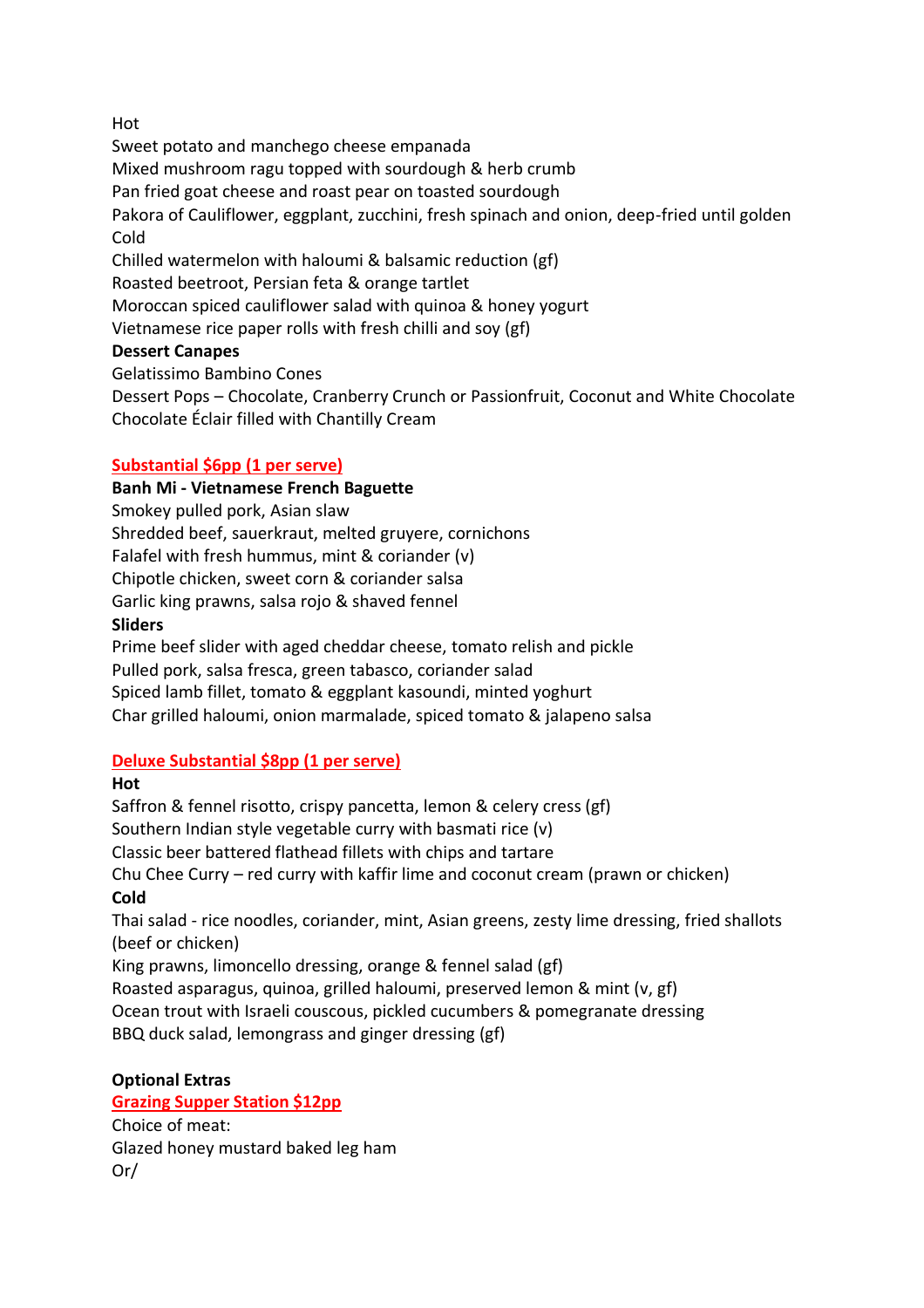Chicken Buffalo wings with Sriracha Served with pickles and mustards Creamy potato salad with soft boiled egg and baby capers Mixed salad with caramelised balsamic dressing Fresh baked rolls

#### **Charcuterie Boards \$12pp**

A selection of cured meats, olives, pickled vegetables, pate and fresh crusty baguette **Fresh Fruit Platters \$6pp** A delicious selection of fresh, seasonal fruits **Cheese Boards \$10pp**

Tarago River Gippsland brie, Dynasty blue & Maffra cheddar w Maggie Beer fig paste, flat bread, lavosh, fresh & dried fruits

#### **Combination of all these \$20pp**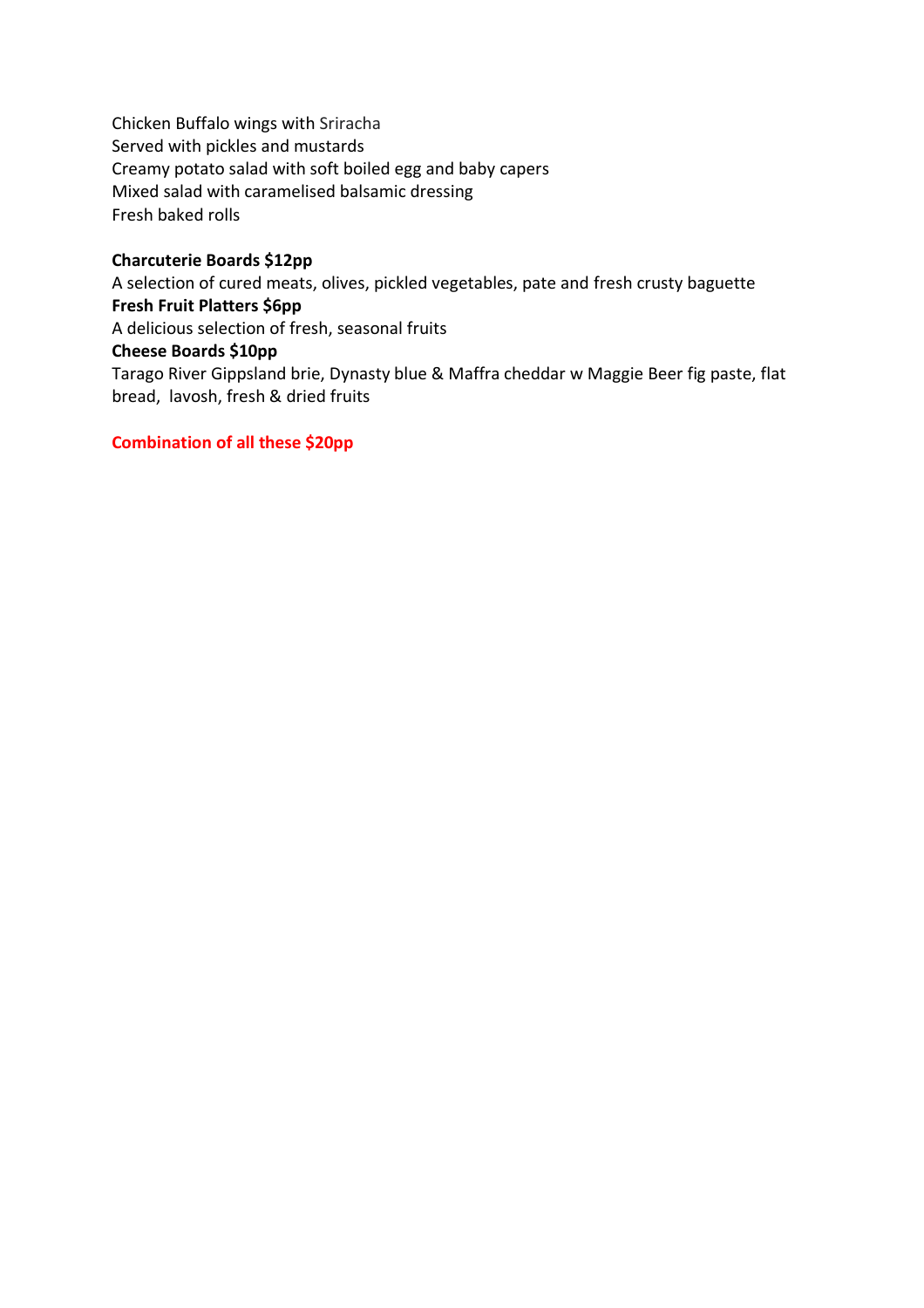### **Classic Buffet \$49pp**

#### **Canapes on arrival**

Heirloom tomato and bocconcini tartlet (v) Crispy prawn twist with fresh chilli and soy **Buffet** Mustard & pepper glazed beef sirloin, merlot & eschalot jus (gf) Corn fed chicken breast, creamy lemon and chive sauce (gf) **Accompaniments** Roasted chat potatoes, sea salt, rosemary & garlic &extra virgin olive oil (v, gf, df) Steamed baby beans w lemon, chilli & garlic (gf) Rocket, pear & parmesan salad, white balsamic vinaigrette (v, gf) Baby spinach, fetta, semi dried tomato, pinenuts, citrus dressing (v, gf) **Dessert** Crispy churros with chocolate dipping sauce and fresh strawberries **Optional Upgrade \$8pp** Smoked salmon with dill and baby capers

Sydney rock oysters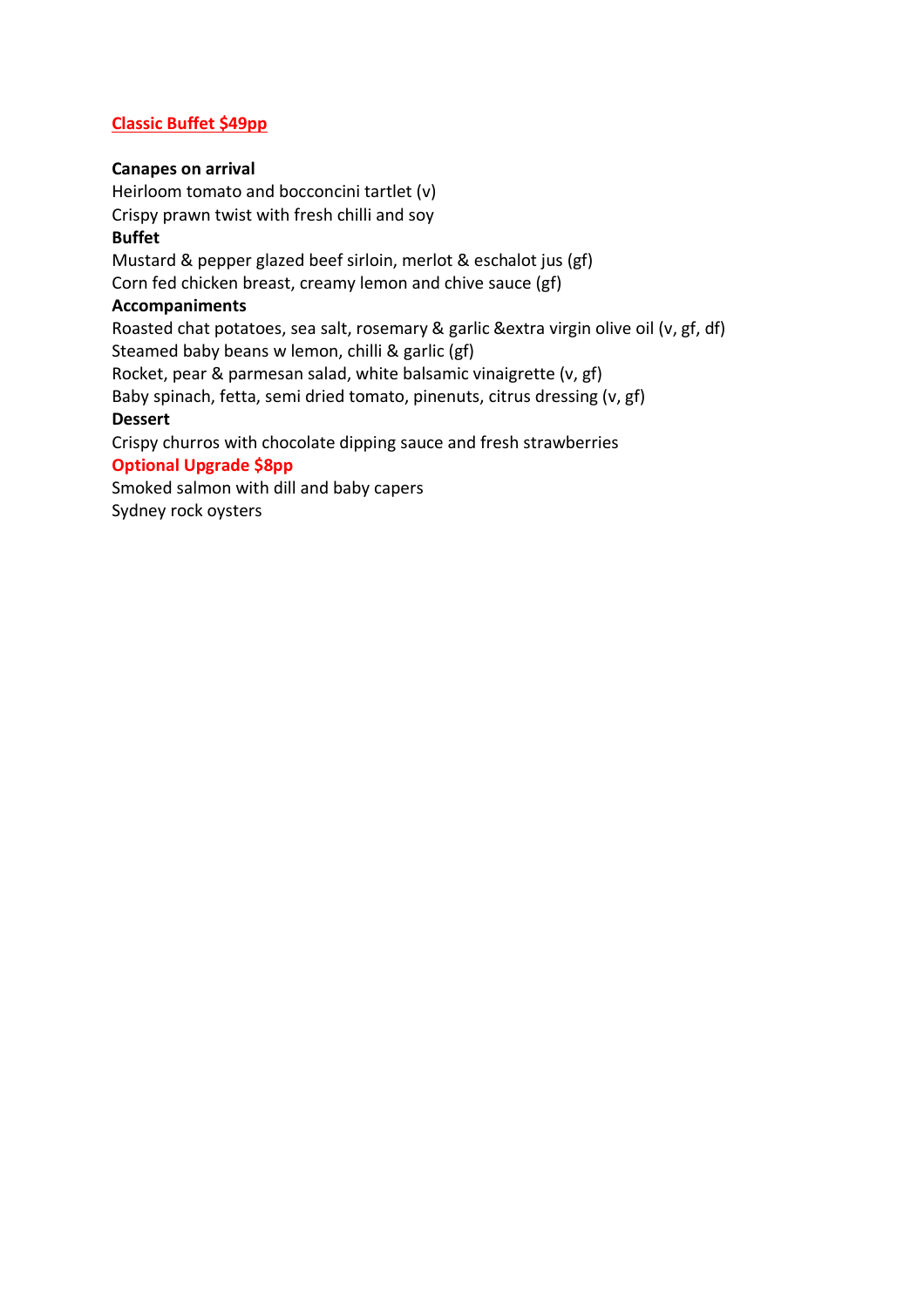### **Premium Buffet \$69pp**

#### **Canapes on arrival**

Mixed sushi and nigiri with wasabi and soy Rare roast beef served with balsamic beetroot relish & horseradish cream **Buffet** Lamb noisette, minted yoghurt (gf) Corn fed chicken breast, creamy lemon and chive sauce (gf) Crisp-skin Cone Bay barramundi fillets, fresh chilli, lime and coriander (gf) Queensland tiger prawns with aioli and lemons (gf) **Accompaniments** Roasted chat potatoes, sea salt, rosemary & garlic & extra virgin olive oil (v, gf, df) Steamed baby beans w lemon, chilli & garlic (gf) Rocket, pear & parmesan salad, white balsamic vinaigrette (v, gf) Baby spinach, fetta, semi dried tomato, pinenuts, citrus dressing (v, gf) Glass noodle salad, carrot, coriander, mint, sesame, lime & chilli dressing (v, df, gf) **Dessert Canapés** Mixed fruit and custard tartlets, lemon meringue tartlets

#### **Optional Upgrade \$8pp**

Smoked salmon with dill and baby capers Sydney rock oysters